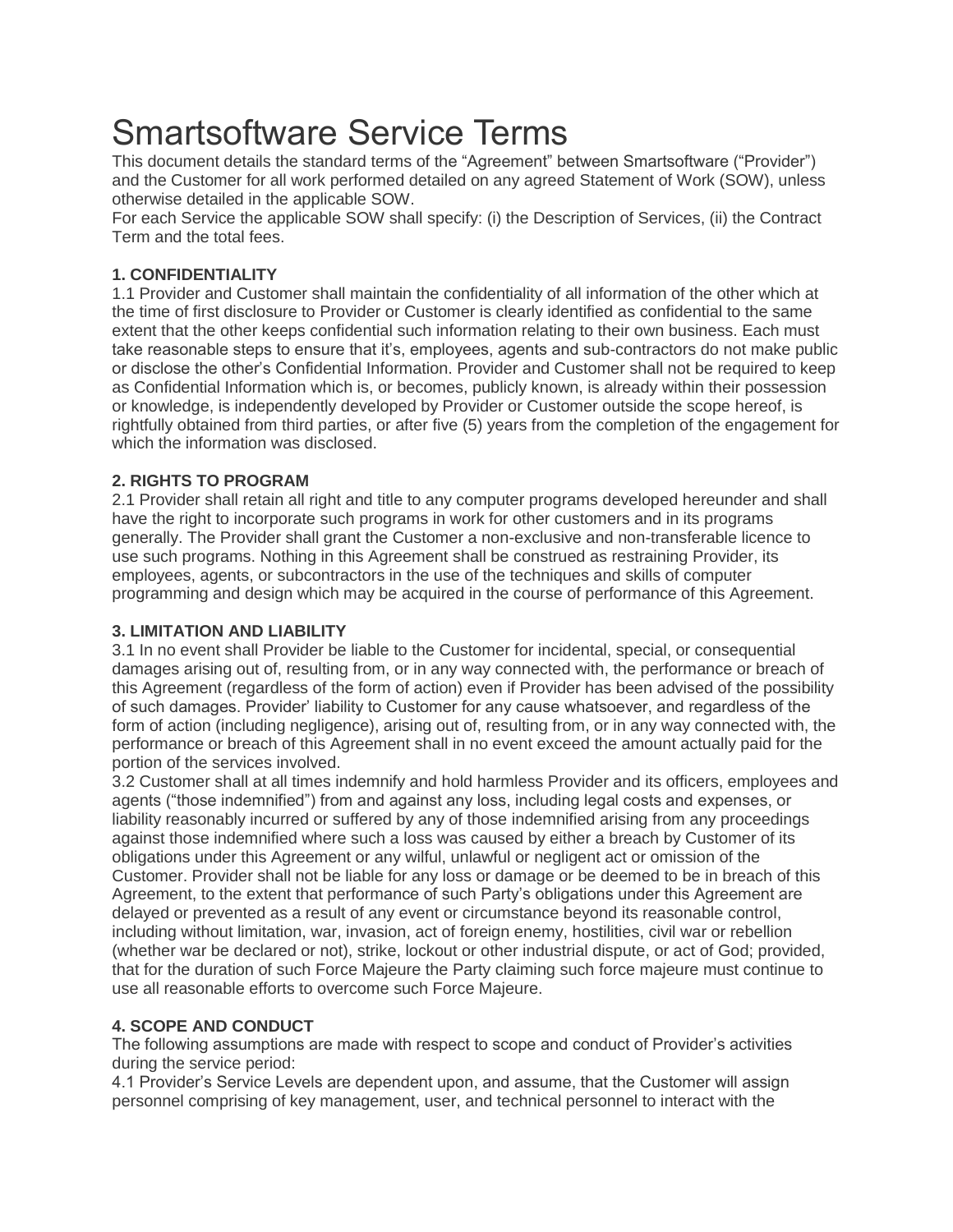Provider.

4.2 Customer will ensure that specialised expertise outside the scope of the environment supported by the Provider under this Agreement (e.g. the hardware platform, network administration, and communications facilities) is available, on an as needed basis, to support Provider during the period of the Agreement.

4.3 Specific Provider activities require the input, review, or participation of Customer staff. These typically include (but are not limited to) requirements gathering, scope definition, user acceptance testing and day-to-day interaction. The success of Provider's deliverables is dependent upon Customer interaction. The Customer will therefore make time available, and provide the Provider's consultants access to key users and technical personnel within their organisation for this purpose. 4.4 Customer will provide suitable, secure and safe work space for Provider consultants on-site. Resources should include desk, chair, telephone and workstation (with access to the technical environment and internet connectivity) for each Provider consultant. The workstations should have network access to a printer. This helps Provider consultants work efficiently to complete their assigned tasks

4.5 Where Provider is required to work with any EAS Customer certifies that it has a current EAS software license and, support and maintenance agreement.

4.6 Customer will have, and maintain, an operational network with at least the minimum hardware and software required for installation and operation of the EAS licensed products.

4.7 Where Provider is required to work with any relational database or third party software tools, Customer certifies that the relational database and other third party software tools are each the subject of a current software license and maintenance support agreement.

4.8 Customer will be responsible for the installation, configuration, maintenance, and operation of any and all hardware and non EAS required to support the delivery of the services.

4.9 System, server, and workstation backups are the responsibility of the Customer based upon Customer's disaster recovery policies and procedures. This includes the development and running of the system backups and recovery programs.

4.10 Customer will provide data-quality communications facilities to access the EAS manufacturer's electronic support service. This will be used by Customer's staff and Provider, as the need should arise.

4.11 Customer should consult the standard documentation for information regarding the enterprise EAS manufacturer's product processes, features, functions, and requirements prior to raising a support issue with the Provider.

4.12 Any condition or warranty which would otherwise be implied in the Agreement is hereby excluded except where legislation implies in this Agreement any condition or warranty, and that legislation avoids or prohibit provisions in a contract excluding or modifying the application of or exercise of or liability under such condition or warranty, the condition or warranty shall be deemed to be included in this Agreement. However, the liability of Provider for any breach of such condition or warranty shall be limited, at the option of Provider, to one or more of the following:

a) if breach relates to goods:

i. the replacement of the goods or the supply of equivalent goods;

ii. the repair of such goods;

iii. the payment of the cost of replacing the goods or of acquiring equivalent goods; or

iv. the payment of the cost of having the goods repaired; and

b) if the breach relates to services:

i. the supply of the services again; or

ii. the payment of the cost of having the services supplied again.

#### **5. TERMINATION**

5.1. Either Party may, at its option, terminate this Agreement, at any time by written notice to the other if:

(a) the other commits a material breach of contract which (if remediable) it has failed to remedy within thirty (30) days of receiving written notice from the terminating Party requiring it to do so; or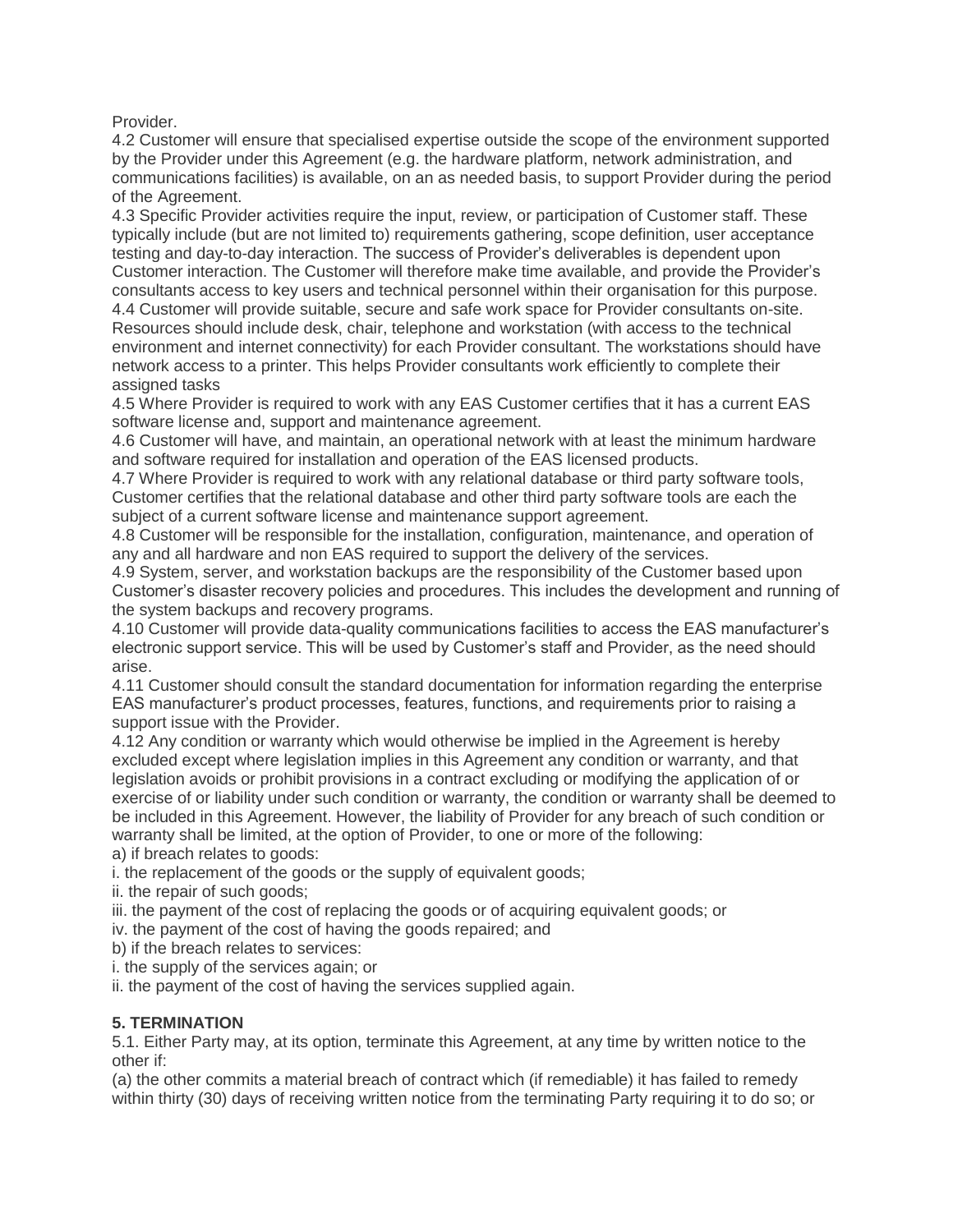(b) the other becomes insolvent, has a receiver or manager appointed of the whole or any part of its assets or business or an order or resolution is made for its dissolution or liquidation (other than for the purpose of solvent amalgamation or reconstruction).

5.2. On termination of this Agreement, Customer and its Affiliates shall certify in writing to Provider that all copies (in any form or media) of Documentation provided under this service, whether or not modified or incorporated into other materials, have been destroyed or returned to Provider.

5.3. Termination of this Agreement executed hereunder shall not relieve Customer's obligation to pay all fees incurred prior to such termination and shall not limit either Party from pursuing any other remedies available to it. Each Party's obligations under Section 1 hereof shall survive termination of this Agreement.

5.4. All notices relating to termination or default under this Agreement shall be in writing and delivered by overnight delivery service or certified mail return receipt requested to the address of such Party specified above or such other address as may be notified in writing by such Party to the other.

#### **6. GENERAL**

6.1 This Agreement may not be assigned (whether by operation of law or otherwise) by Customer without Provider's prior written consent. Provider may consent to the assignment of this Agreement by the Customer subject to such conditions as Provider chooses to impose.

6.2 From time to time, Provider may request Customer to provide a certification to the effect that actual use of Documentation is in compliance with the terms of this Agreement. In addition, Provider may, upon reasonable notice, perform an audit to determine compliance with the terms of this Agreement.

6.3 Customer shall pay charges at the rate stated in the Schedule of Commercial Terms. All invoices shall be paid within thirty (30) days after the invoice date. Customer shall pay (i) all applicable shipping charges and (ii) taxes, duties or other assessments, whether withholding or otherwise, present or future based on or arising out of this Agreement, excluding taxes based on Provider's net income. Customer will reimburse Provider for all reasonable costs incurred (including reasonable legal fees) in collecting past due amounts owed by Customer.

6.4 This Agreement is subject to any governmental laws, orders or other restrictions on the export of Programs and related information and Documentation that may be imposed by governmental authorities. Customer agrees that it will comply in all respects with any governmental laws, orders or other restrictions on the export of Programs (and any related information and Documentation) which may be imposed from time to time by the governments of the manufacturer's home country and any country to which any Program is shipped by Customer.

6.5 This Agreement shall be governed by and construed in accordance with the laws of the State of Western Australia.

6.6 If any of the provisions of this Agreement are judged to be illegal or unenforceable, the continuation in full force and effect of the remainder of them will not be prejudiced.

6.7 This Agreement together with the exhibits and addenda hereto issued hereunder, constitutes the entire agreement of the parties and supersedes all previous and contemporaneous communications, representations, understandings or agreements related to the subject matter hereof. This Agreement may be modified only in a writing signed by both parties.

6.8 Neither Party shall be liable for any delay or failure to perform the obligations pursuant to this Agreement if such a delay is due to Force Majeure.

6.9 No right under this Agreement shall be deemed to be waived except by notice in writing signed by each Party. A waiver made by the Provider, will not prejudice Provider's rights with respect to any subsequent breach of the Agreement by the Customer. Any failure by the Provider to enforce any clause of this Agreement, or any forbearance, delay or indulgence granted by Provider to the Customer, will not be construed as a waiver of the Provider's rights under this Agreement.

6.10 Provider may sub-contract for the performance of this Agreement or any part of this Agreement upon obtaining the consent of the Customer. The Customer shall not unreasonably withhold consent for the use of a sub-contractor.